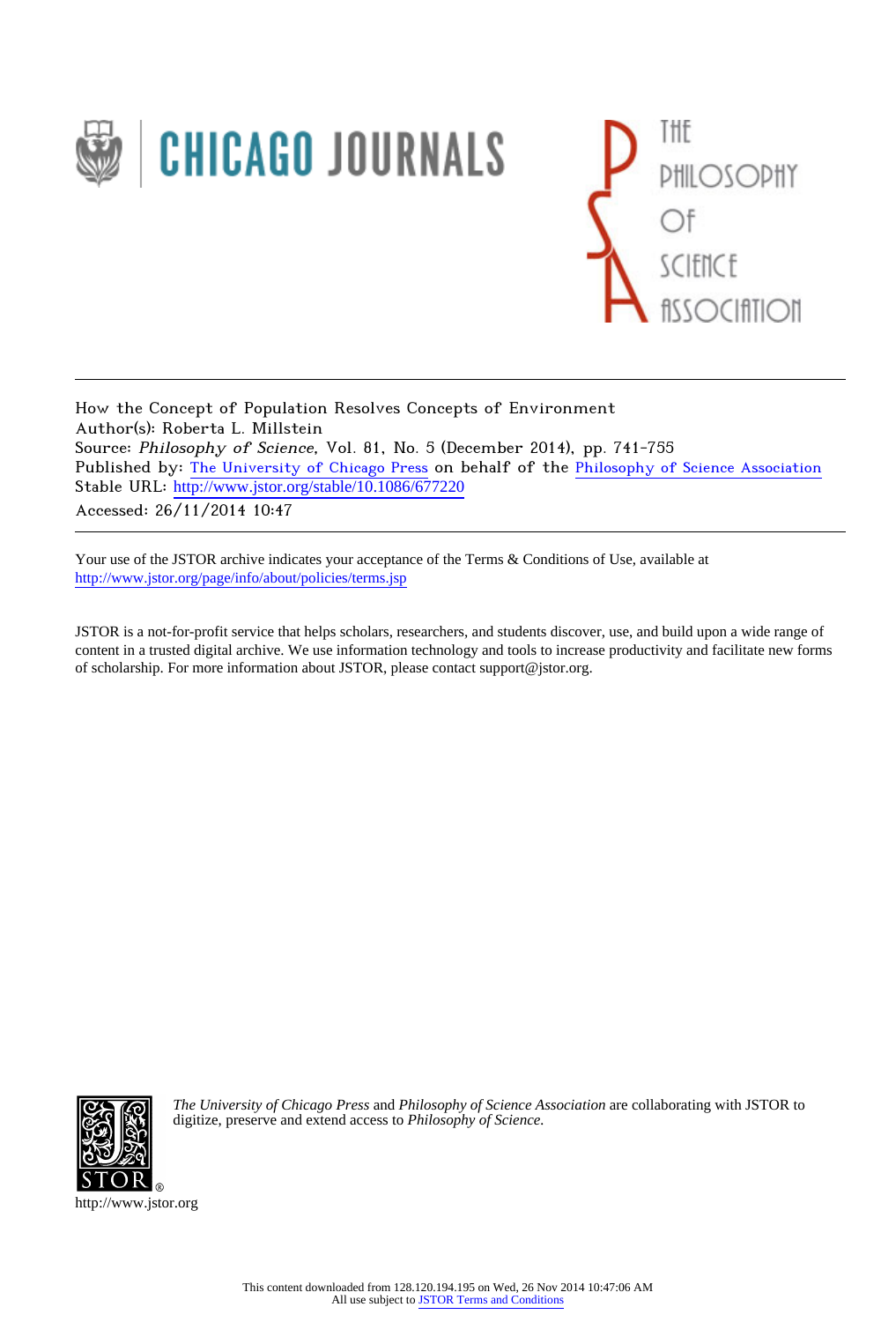## How the Concept of Population Resolves Concepts of Environment

Roberta L. Millstein\*†

Elsewhere, I defend the "causal interactionist population concept" (CIPC). Here I further defend the CIPC by showing how it clarifies another concept that biologists grapple with, namely, environment. Should we understand selection as ranging only over homogeneous environments or, alternatively, as ranging over any habitat area we choose to study? I argue instead that the boundaries of the population dictate the range of the environment, whether homogeneous or heterogeneous, over which selection operates. Thus, understanding the concept of population helps us to understand concepts of selective environment, exemplifying the importance of the CIPC to other concepts and debates.

1. Introduction. Philosophers of science have been exploring the concept of "species" for decades, but the related and arguably more important concept in ecology and evolution, "population," has gone largely unexamined until very recently (e.g., Gannett 2003; Gildenhuys 2009; Godfrey-Smith 2009; Millstein 2009b, 2010; Bouchard 2011). Elsewhere (Millstein 2009b, 2010) I defend a particular characterization of "population," the causal interactionist population concept (CIPC), first through a demonstration that populations are *individuals*,<sup>1</sup> and second by showing how the CIPC illuminates case studies that include populations, metapopulations, and patchy populations of various types. In this paper I defend the CIPC in a different way:

<sup>†</sup>Thanks to the Griesemer/Millstein Lab at UC Davis, members of the audience at the San Francisco State University workshop, "The Experimental Side of Modeling," and members of the audience at PSA 2012 for helpful comments on earlier stages of this work. Thanks also to Frédéric Bouchard, Mathieu Charbonneau, and Lisa Gannett for a wonderful PSA session and for many fun and challenging conversations about populations. Thanks to Peter Gildenhuys and Bruce Glymour for helpful comments on my post-PSA draft.

1. Drawing on the Ghiselin and Hull analysis of species as individuals (Ghiselin 1974, 1997; Hull 1976, 1978, 1980).

Philosophy of Science, 81 (December 2014) pp. 741–755. 0031-8248/2014/8105-0004\$10.00 Copyright 2014 by the Philosophy of Science Association. All rights reserved.

<sup>\*</sup>To contact the author, please write to: Department of Philosophy, University of California, Davis, 1 Shields Avenue, Davis, CA 95616; e-mail: RLMillstein@UCDavis.edu.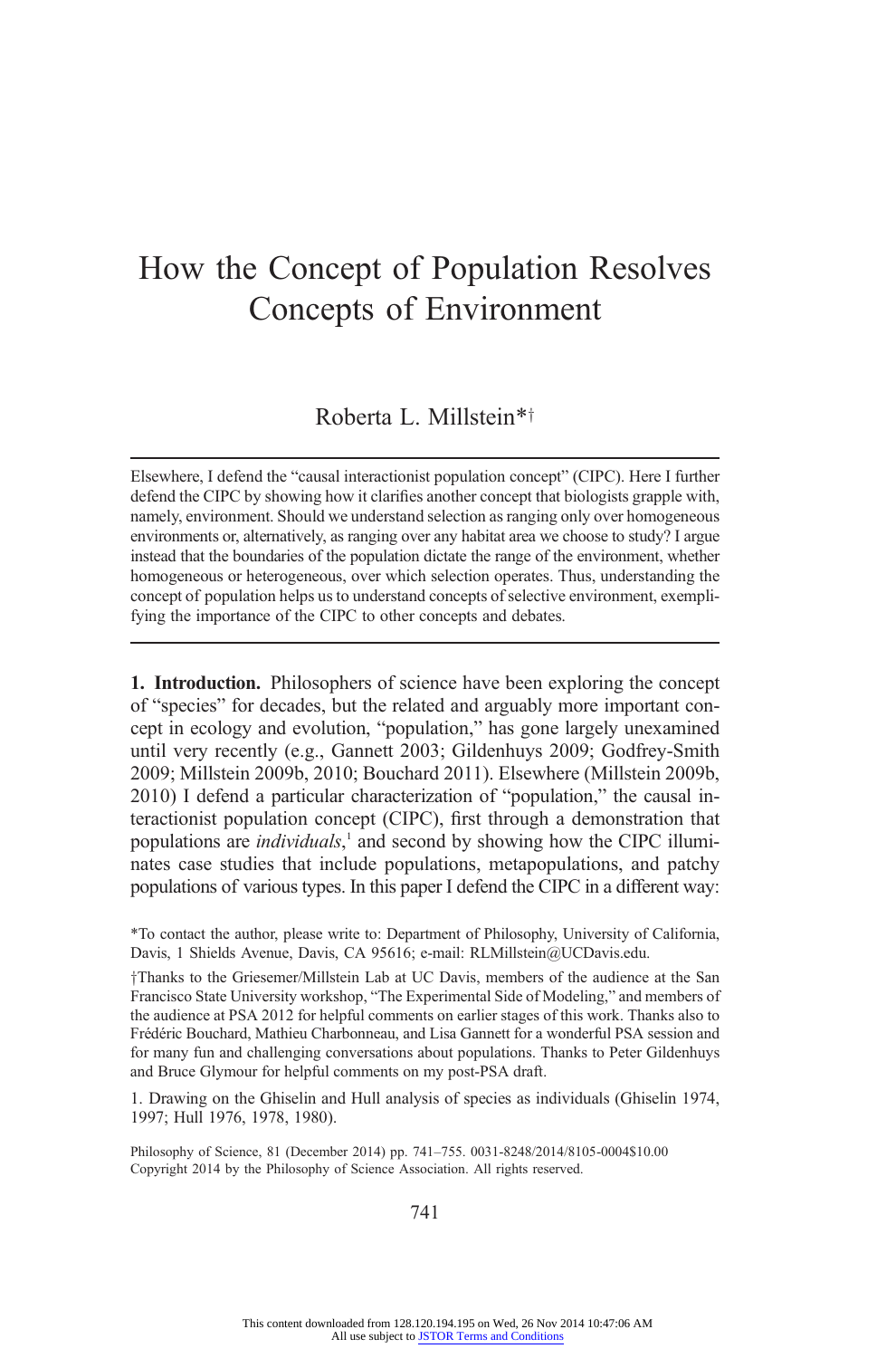I show its usefulness in addressing a challenging conceptual and methodological issue in biology, namely, how to understand and deploy the concepts of "homogeneous environment" and "heterogeneous environment." Thus, the first half of the paper is not on populations at all but rather on environment concepts; as a side benefit, I seek to further our understanding of these as well.

The structure of the paper is as follows. I begin with a historical case, "The Great Snail Debate" of the  $1950s$ ,  $2$  and show how during the course of that debate a disagreement over heterogeneous environments arose. I then consider whether Robert Brandon's or Richard Levins's concepts of "environment" can settle the disagreement; I argue that they cannot do so without further enhancement. I then suggest that we can deploy the concept of "population" to enhance our environment concepts and settle the disagreement. However, the common population-as-deme view is inadequate to the task; I show how the CIPC can succeed where the population-as-deme view fails. Last, I offer some concluding thoughts.

2. Heterogeneous Environments and "The Great Snail Debate" of the 1950s. The focus of the Great Snail Debate was the grove snail, Cepaea nemoralis, a land snail that is found throughout Europe and England. It is a highly polymorphic species and has been so since at least the Pleistocene, both in color (pink, brown, or yellow) and in the number of bands (having anywhere from zero to five visible bands). The snails live in numerous colonies of varying sizes, with some but very little migration between colonies.3 Different colors and different numbers of bands predominate in different colonies; for example, the majority of snails in one colony might be yellow while the majority in a different colony might be pink. Disputants in the Great Snail Debate sought to determine which evolutionary processes accounted for the contemporary colony distributions.

There were two main camps involved in the Great Snail Debate. The first camp, Arthur J. Cain and Philip Sheppard, was studying the snails in England. They argued that the snail distributions were primarily due to selection, with little or no role for random drift. The second camp, Maxime Lamotte, was studying the snails in France. He agreed with Cain and Sheppard that the snail distributions were partially due to selection; however, he argued that there was in fact a substantial role for drift. Importantly, however, both camps

<sup>2.</sup> Here I provide only a sketch; Millstein (2008, 2009a) gives greater detail. The moniker "Great Snail Debate" is due to Provine (1986).

<sup>3.</sup> For the first part of the paper I use the term "colonies" rather than "populations," in part because the disputants often used the term and in part not to beg any questions about what the populations were. Colonies can be understood as groupings of snails geographically separated from other groupings of snails, with migration between the groupings difficult or impossible.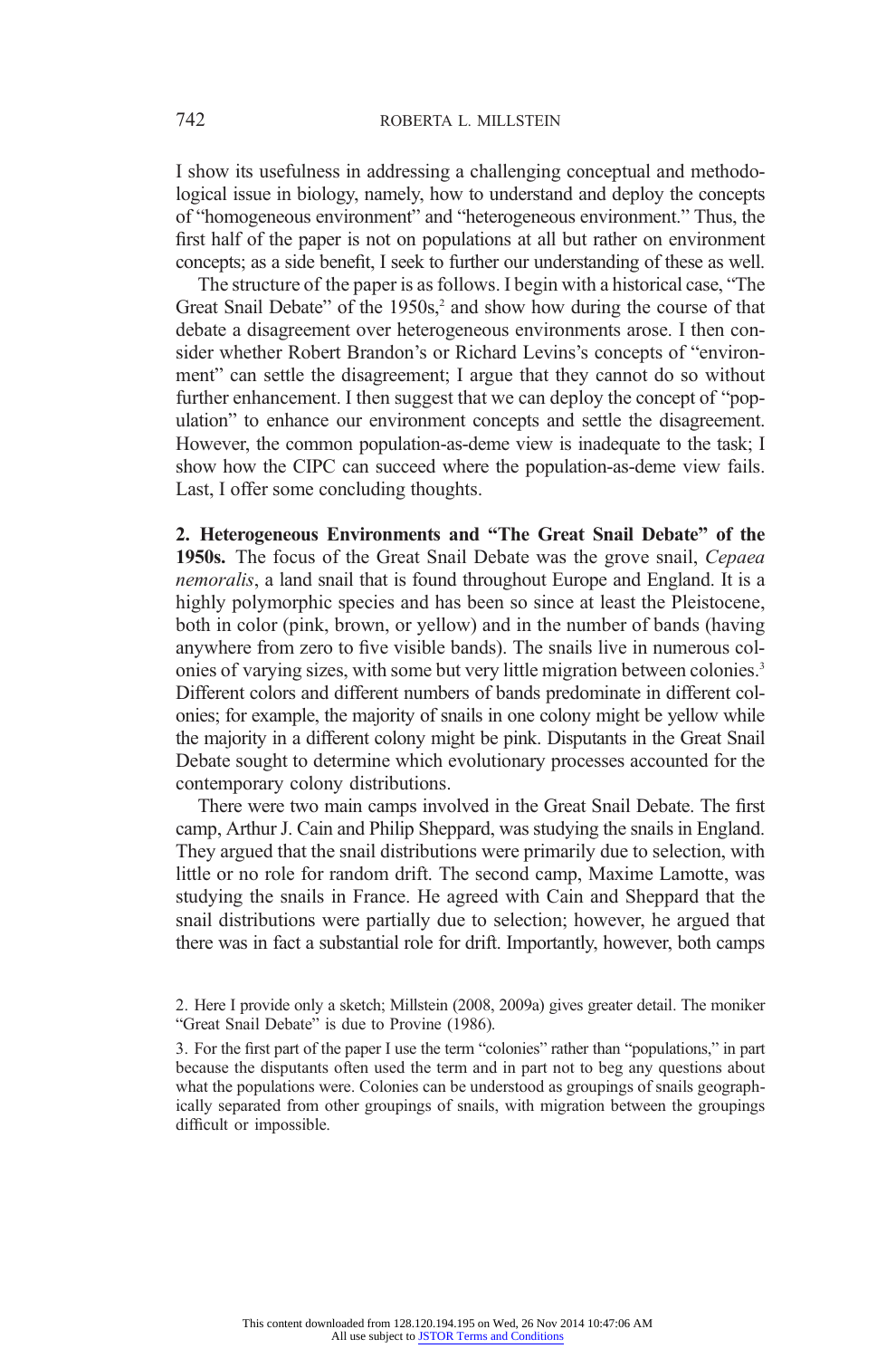agreed that there were correlations between snail colors and habitat backgrounds due to visual selection by predator; thrushes would find it harder to spot snails whose colors were similar to that of their background, giving the camouflaged snails an advantage in those environments.

In the course of the debate, Cain and Sheppard criticized Lamotte's inclusion of large colonies in his studies:

Because backgrounds vary considerably over small distances, and the larger colonies will tend to be spread over larger areas and therefore over more types of background than the smaller ones, $4$  it is to be expected that large colonies will tend to be more alike, since the diverse effects of selection in different parts of each colony will tend to cancel out when the colony is considered as a whole, and in any case will be reduced to a certain extent by gene flow. Small colonies will tend to be on more homogeneous backgrounds, and will therefore become more diverse by selection. (1954, 110; emphasis added)

In this passage, Cain and Sheppard seem to be suggesting that selection is occurring within microhabitats and that by examining the whole (heterogeneous) environment of a particular colony, one would miss these more localized selection processes. Indeed, Cain and Sheppard stated that they were "avoiding those [localities] where there is a mixture of types of vegetable formations" (1954, 98).

Thus, Cain and Sheppard seem to have thought that natural selection occurs in homogeneous environments, so that if a colony of snails was in a heterogeneous area, the data from these colonies should not be included because the effects of the selective processes in homogeneous microhabitats would average out. Lamotte, however, disagreed; he seems to have thought that evolutionary processes could occur across heterogeneous environments, and so he thought that data from colonies living in heterogeneous areas ought to be included. Homogenous environments, Lamotte asserted, were rare in France; he did his "best to study the populations in all possible environments" (1959, 70–72).

But what does it mean for an environment to be heterogeneous or homogenous? And which is the relevant environment for evolutionary processes?

## 3. Environment Concepts

3.1. Brandon's Concepts of "Environment." Robert Brandon has argued for the importance of understanding concepts of environment; as he notes in

4. Lamotte (1959) clarified that the larger areas were no more heterogeneous than the smaller areas; in subsequent publications, Cain and Sheppard changed their critique. However, the issue I want to highlight here is not the evaluation of their data sets but rather the methodological and conceptual disagreement over heterogeneous environments.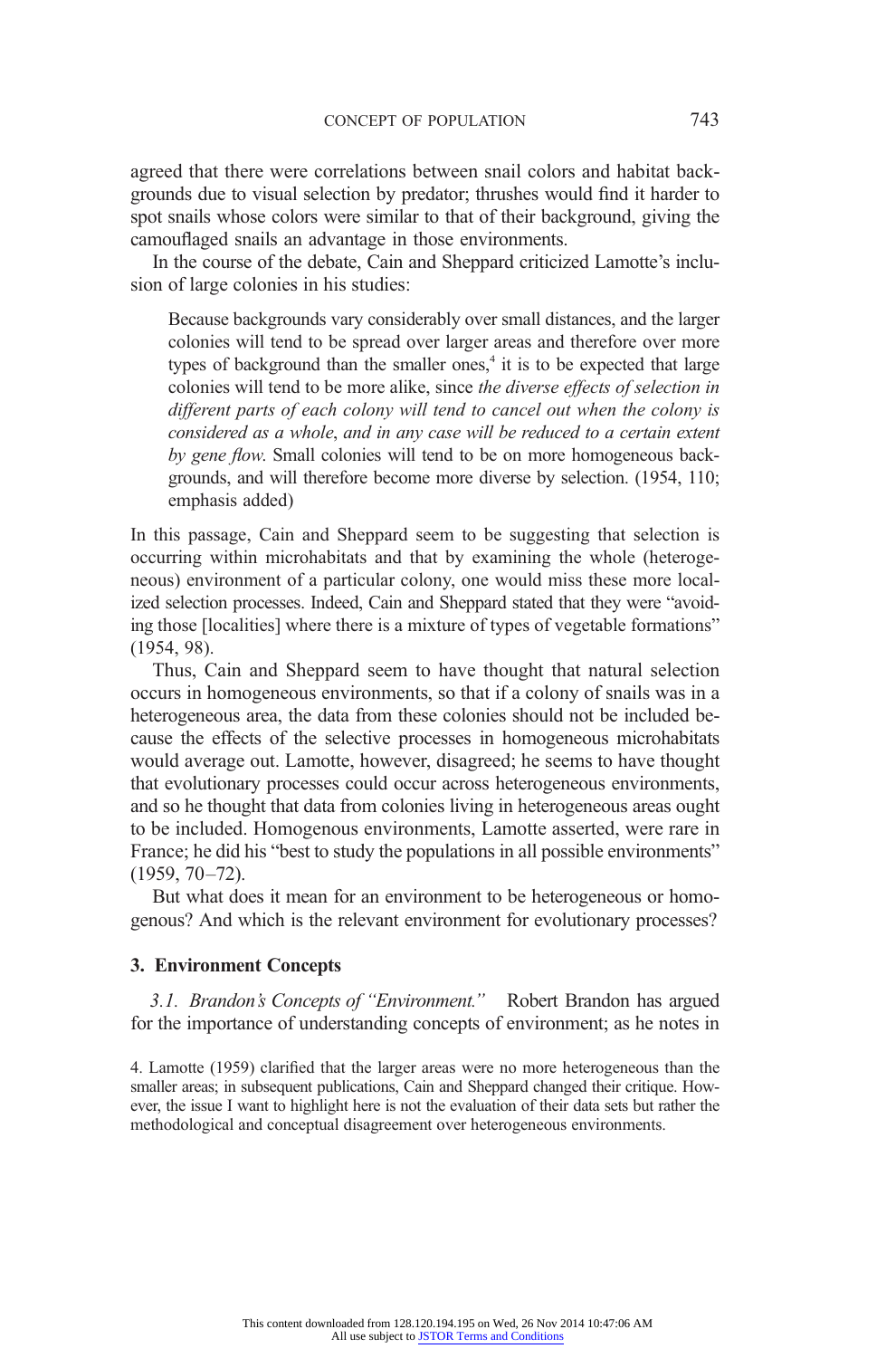his coauthored paper with Antonovics and Ellstrand, "for the theory of natural selection to have explanatory power with regard to how adaptations originate, the concept of environment is as important as that of fitness" (Antonovics, Ellstrand, and Brandon 1988, 280). According to Brandon (1990), we need to distinguish between three different concepts of environment:

- 1. External environment—the sum total of biotic and abiotic factors external to the organisms in question. Some of these factors may not affect organisms' fitness or relative fitness, so an external environment can look heterogeneous but be homogeneous from the organisms' point of view, which leads to the second concept of environment.
- 2. Ecological environment—consists of only those features of the external environment that affect the fitness of a given genotype; organisms "define" their environments. These are homogeneous when fitness values remain relatively constant across the area.
- 3. Selective environment—consists of only those features of the external environment that affect the relative fitnesses of multiple genotypes in an area. These are homogeneous when the relative fitness values remain relatively constant across the area (at a minimum, homogeneity requires that the ordinal relation of genotypes not change across the area).

Brandon further suggests that organisms that are mobile enough to move between environmental patches are in a homogeneous selective environment: "Moths fly around and land on many different trees. Their probability of being devoured by a bird depends on the match, or lack thereof, of their color and the statistical average color of the background that they create by their behavior. Thus if the two tree types are distributed randomly about the woods and both types of moths show no behavioral preference for one type of tree over the other, then the woods in question are selectively homogeneous" (2005, 166).

Moreover, Antonovics et al. argue that, understood properly, selection occurs in homogeneous selective environments:<sup>5</sup>

If we grew one plant on good soil, and another on poor soil, the one on good soil would probably survive better, grow larger, and have more seed. Although we might be tempted to say one plant had a greater 'fitness' than the other, we are in this case referring to properties of the environment rather than to properties of the phenotypes of those plants which would explain their differential success. . . . In other words for the theory of nat-

5. Brandon (1990) and Damuth (1985) make similar arguments.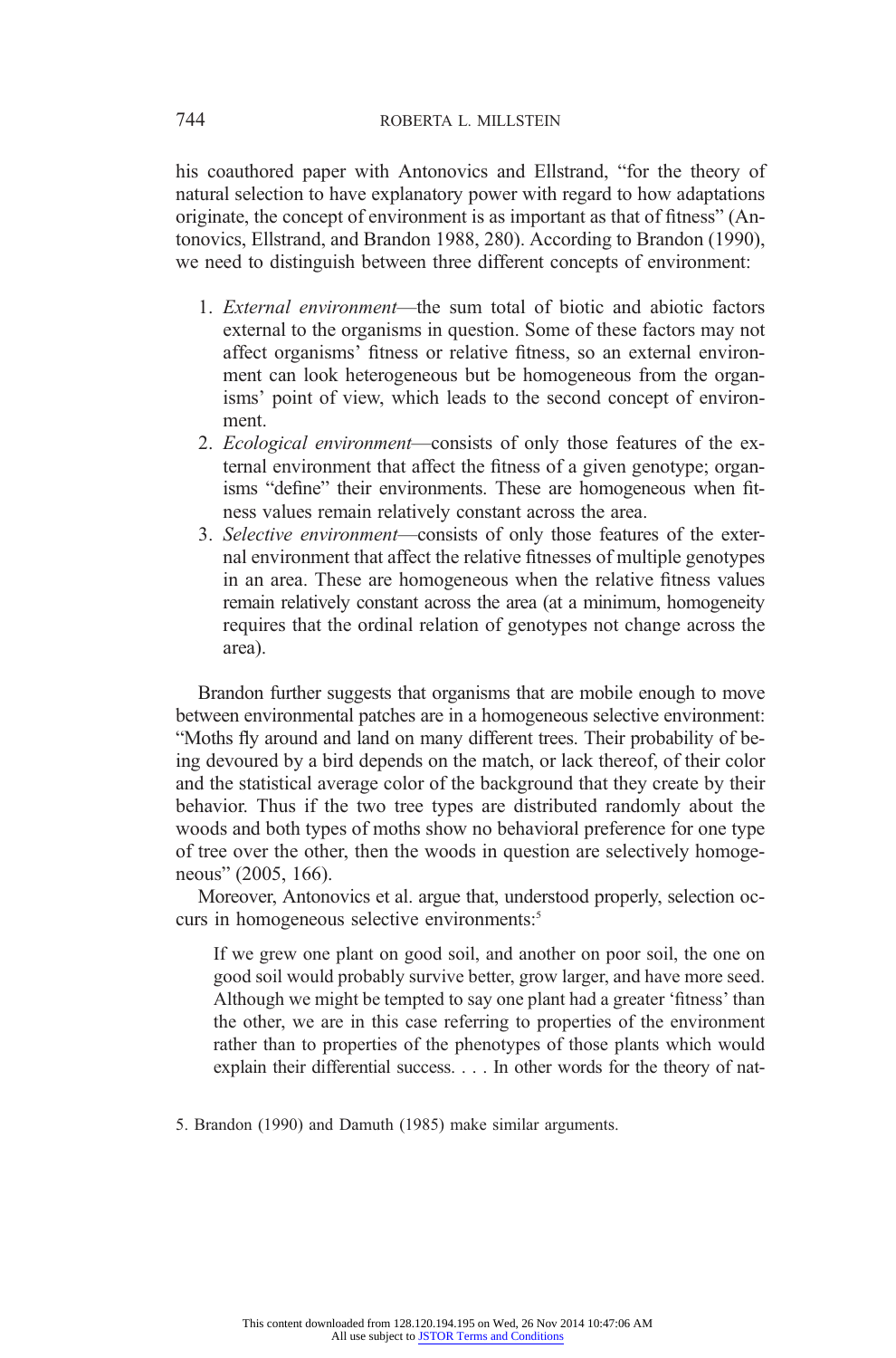ural selection to have explanatory power, we must compare the fitness of different phenotypes in identical environments. Conversely, two environments can be thought of as homogeneous (with regard to selection) if their effect on the relative fitness of phenotypes is the same. It is within such selectively homogeneous environments that differential fitness is the result of properties of the organism and within which the theory of natural selection therefore has explanatory power. (1988, 280; emphasis added)

If Cain and Sheppard held views similar to these, and if they thought that the snails were not very mobile (i.e., not mobile enough to move between environmental patches in some areas), then they would have thought that in some cases the snails were not in homogeneous selective environments. Thus (again assuming that Cain and Sheppard's views were similar to Brandon's), they would have refused to consider data from colonies in heterogeneous environments, as they indeed did.

3.2. Levins's Concepts of "Environment." Although many philosophers are familiar with Brandon's concepts of environment, those of Richard Levins (1968) are better known among biologists. Levins classifies environments in evolutionary contexts somewhat differently than Brandon; instead of two categories of selective environment (homogeneous and heterogeneous), there are three:

- 1. Homogeneous environment—organisms spend their lives in a uniform environment.
- 2. Fine-grained heterogeneous environment—organisms disperse freely among many patches (in space or time) during the course of their lifetime.
- 3. Coarse-grained heterogeneous environment—organisms spend their lives in one patch.

Note that intermediates between the extremes of "fine-grained" and "coarsegrained" environments are possible, that is, organisms may spend their lives in more than one patch yet not disperse freely enough so that they experience them with a frequency equivalent to that of the environment. However, in many cases the extremes are reasonable approximations, so in what follows I ignore the possibility of intermediates.

The category of fine-grained heterogeneous environments marks a difference between Brandon's typology and Levins's; recall that such an environment would count as homogeneous for Brandon. That difference is important because certain phenomena may be expected in a fine-grained heterogeneous environment that would not necessarily be expected in a Levins-sense homogeneous one. For example, selection for adaptive plas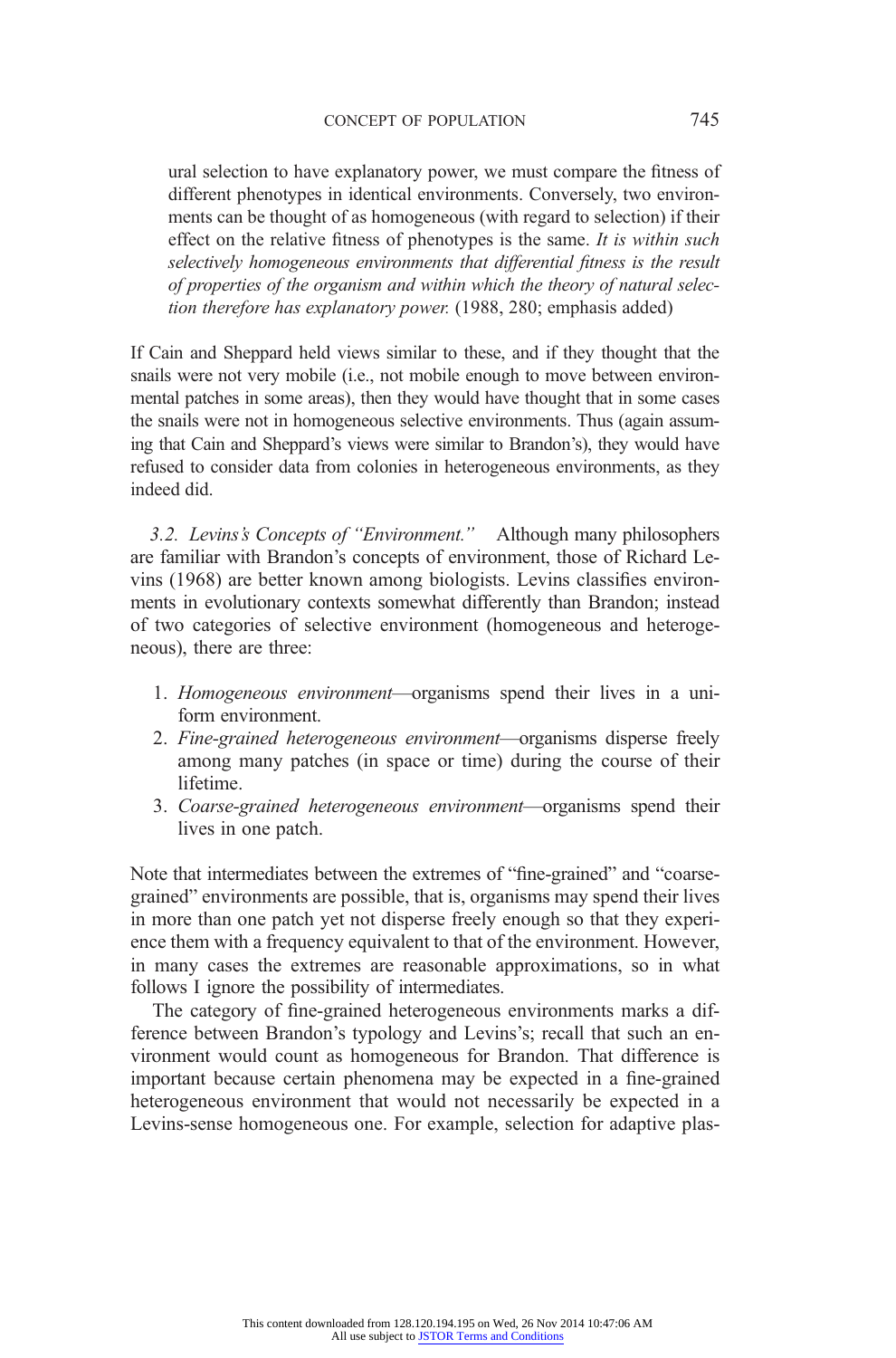ticity is more likely in a fine-grained environment than it is in one that is Levins-sense homogenous; organisms in fine-grained environments are also more likely to experience constrained geographic ranges if interbreeding inhibits adaptation to environmental extremes (see table 1). Therefore, the concepts of "fine-grained heterogeneous environment" and "homogeneous environment" should not be collapsed. Levins's typology is superior to that of Brandon's in that respect.

However, Brandon is certainly right to emphasize that organisms determine the nature of the selective environment. (Not that Levins would likely disagree; after all, the distinction between fine grained and coarse grained is itself organism centered). Thus, the two typologies might be profitably (but tentatively—I make further refinements below) combined as follows:

- 1. Homogeneous selective environment—consists of only those features of the external environment that cause the relative fitnesses of multiple genotypes in an area to remain relatively constant across the area.
- 2. Fine-grained heterogeneous selective environment—consists of only those features of the external environment that cause the relative fitnesses of multiple genotypes in an area to vary across the area, where organisms disperse freely among many patches (in space or time) during the course of their lifetime.
- 3. Coarse-grained heterogeneous selective environment—consists of only those features of the external environment that cause the rela-

| Fine-Grained<br>Environments                                             | Coarse-Grained<br>Environments                                        | Source                                                                                                 |
|--------------------------------------------------------------------------|-----------------------------------------------------------------------|--------------------------------------------------------------------------------------------------------|
|                                                                          |                                                                       |                                                                                                        |
| Fixation for allele favored<br>on average across<br>patches <sup>†</sup> | Fixation of locally<br>favored alleles<br>within patches              | Spieth (1979)                                                                                          |
| Monomorphism <sup>+</sup>                                                | Polymorphism                                                          | Levene (1953), Levins and<br>MacArthur (1966), Hedrick,<br>Ginevan, and Ewing (1976)                   |
| Single generalist species                                                | Multiple specialized<br>species                                       | Brown and Pavlovic (1992)                                                                              |
| Adaptive plasticity                                                      | No particular pattern of<br>plasticity (instead,<br>local adaptation) | Levins (1963), Gillespie (1974),<br>Pigliucci, Pollard, and Cruzan<br>$(2003)$ , Banta et al. $(2007)$ |
| Constrained numbers of<br>organisms and<br>geographic range              | Increasing numbers<br>of organisms and<br>geographic range            | Kirkpatrick and Barton (1997)                                                                          |

TABLE 1. A COMPARISON OF SELECTION TRAJECTORY PREDICTIONS (CETERIS PARIBUS\*)

\* Excluding, e.g., habitat choice, heterosis.

<sup>†</sup> Unless there is very strong selection to overcome interbreeding; see, e.g., Slatkin (1987).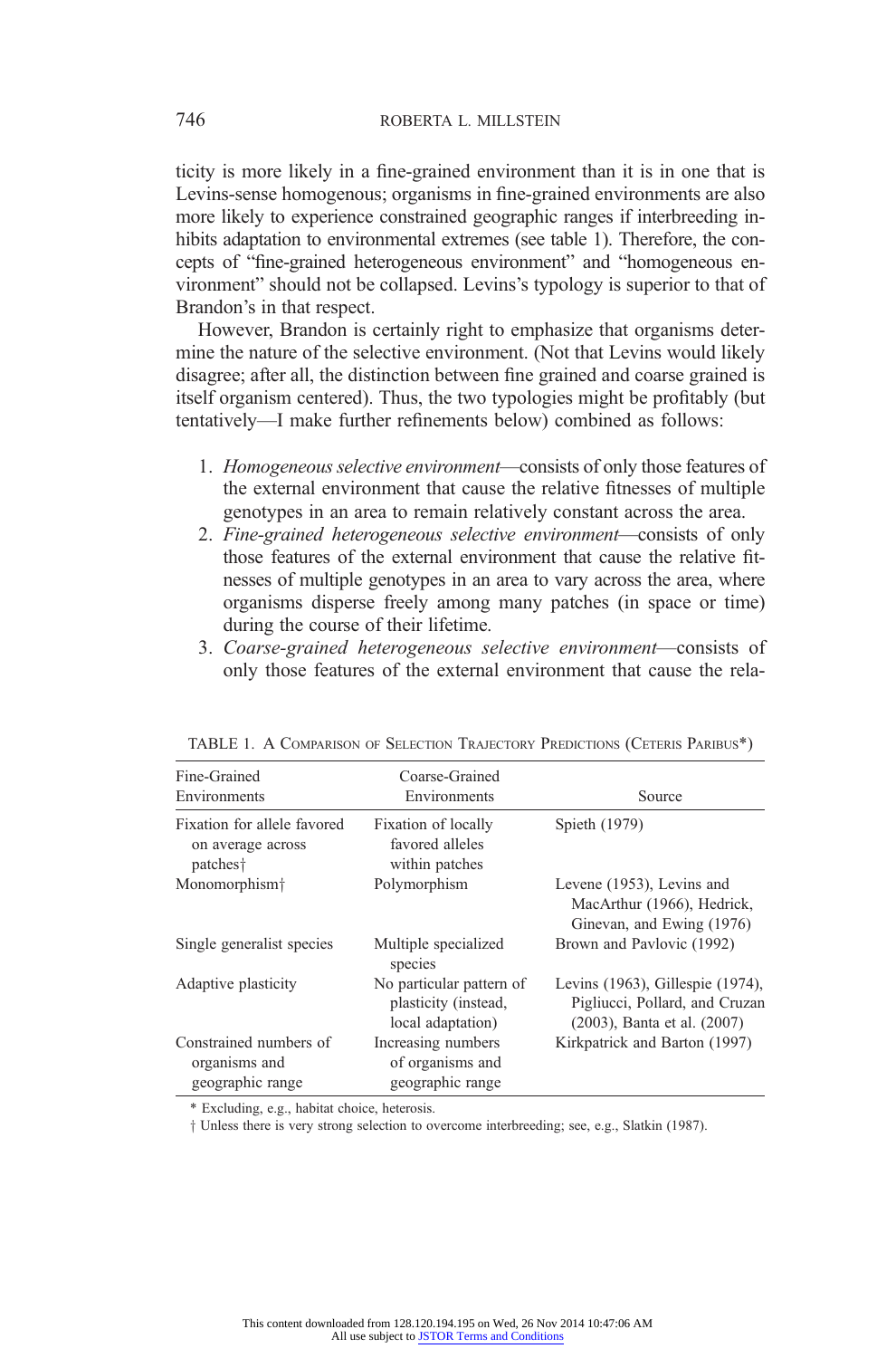tive fitnesses of multiple genotypes in an area to vary across the area, where organisms spend their lives in one patch.

A couple of clarifications here: First, the term "selective environment" should not be taken to exclude other evolutionary processes from occurring in the same area, drift in particular. Second, speaking of a heterogeneous selective environment might seem to be begging the question against Brandon. In section 4.2 I explain why such a locution is sensible and desirable.

3.3. Incompleteness of Environment Concepts. Even by combining the best elements of Levins's and Brandon's concepts, we cannot settle the question of which environments to consider in the snail studies because in many cases it will be unclear when we have homogeneous environments and when we have heterogeneous environments. To see this, consider the region shown in figure 1, consisting of three patch types relevant to the fitness of the organisms (e.g., pink, brown, and yellow snails distributed across pinkish, brownish, and yellow-greenish backgrounds). Suppose that the snails only regularly move between some patches: between a, b, c, and d; between e, a, and f; and within (but not outside of ) g. Now consider three ways of drawing area boundaries:

- 1. Around each patch individually, so that there are seven areas.
- 2. Around the entire region depicted, so that there is one area.
- 3. Around b, c, and d, including some of a; around e and f, including some of a; and around g, including some of a.



Figure 1. Patchy region. In the figure, a is one patch type (e.g., brownish background), b is a second patch type (e.g., pinkish background), and c, d, e, f, and g are a third patch type (e.g., yellow-greenish background).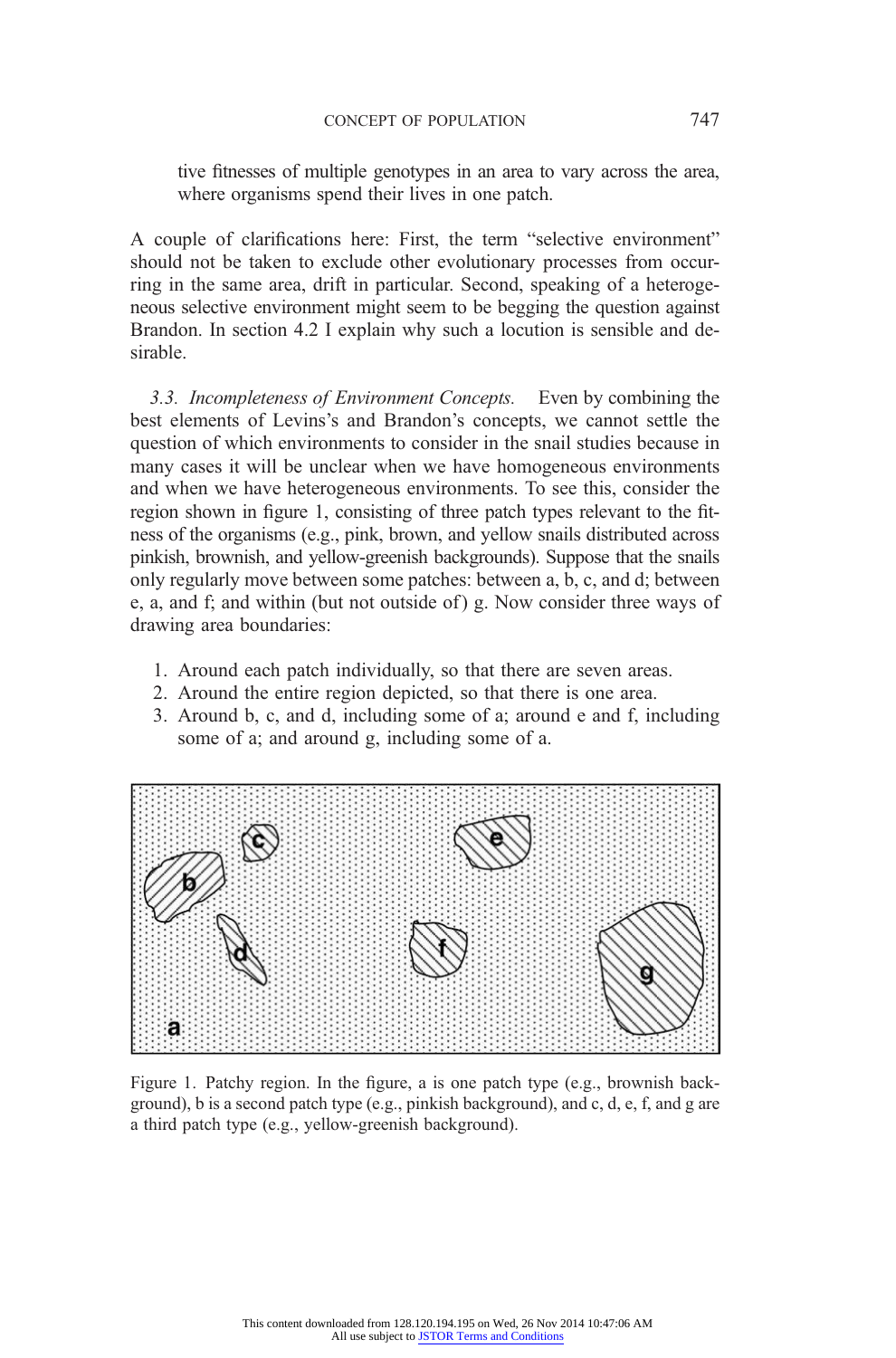If the boundaries are drawn the first way, there are seven homogeneous environments. If the boundaries are drawn the second way, there is one coarsegrained heterogeneous environment. If the boundaries are drawn the third way, there are three heterogeneous environments, two of which are fine grained and one of which is coarse grained.

This variability in classifying environments as homogenous, coarse-grained heterogeneous, or fine-grained heterogeneous arises because both Levins and Brandon are silent on the question of how one delineates the boundaries of a selective environment. Thus, the Brandon and Levins environment concepts are incomplete. They cannot help to settle disputes (like the one between Lamotte and the team of Cain and Sheppard) over which areas to include in one's data set because they are not powerful enough to determine which areas are heterogeneous and in what way. Yet, whether the environments are fine grained or coarse grained matters; table 1 compares the predictions of a fine-grained heterogeneous environment with those of a coarsegrained one.

Consider, for example, the first row of table 1. If organisms are frequently changing selectively relevant patches in space or time (a fine-grained environment), then even though a trait might be advantageous for an organism in one patch (e.g., a yellow snail in a yellow-greenish background), that same trait might be disadvantageous in another patch (e.g., a yellow snail in a pinkish background). Such a trait might therefore be selected against. The trait that would do best, while perhaps not particularly advantageous in any of the patches, is one that is the most favorable on average (or, alternatively, as the fourth row of the table indicates, an adaptively plastic trait). It is fairly straightforward to see how this might lead to a monomorphic population (second row) with no particular predisposition to speciate (third row); moreover, organisms might have difficulty expanding their numbers outside of the range if the edges of the range are much different from the habitat in the interior (fifth row). On the other hand, if organisms are spending their lives in one patch (a coarse-grained environment), they can more easily adapt to their particular patch, perhaps leading to fixation of the favored allele (first row) and thus polymorphism, since there are different adaptations within the species (second row). Over time, these polymorphisms might become separate species (third row); however, there is no particular expectation of adaptive plasticity (fourth row) or reason to think that organisms are limited in their numbers or geographic range (fifth row).

In short, table 1 shows that if boundaries are drawn any way that one chooses, one risks making the wrong predictions because the location of an environment's boundaries affects whether the environment is fine grained or coarse grained (as the discussion of fig. 1 shows). Thus, to deploy our environment concepts in a way that preserves our ability to make accurate predictions, we need a principled way to draw the boundaries.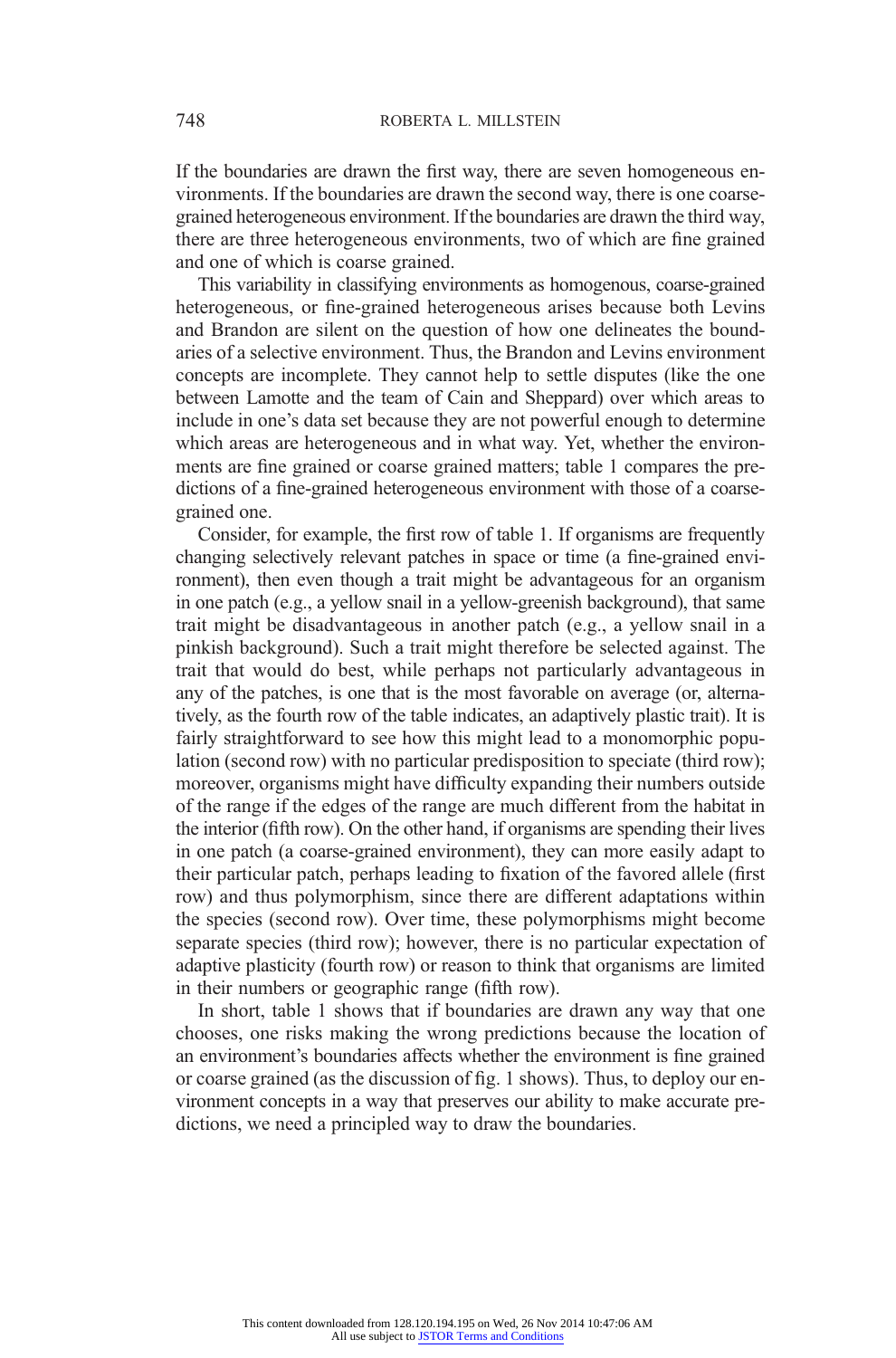4. The Population Concept Completes the Environment Concepts. My suggestion, consistent with the standard view that it is populations that undergo evolution, is that populations dictate the boundaries of the selective environment.<sup>6</sup> More specifically, the boundaries of the environment would be delineated by the fullest extent of the spatial location of the population. To illustrate, consider figure 1 again. If there were separate populations in each of the seven background patches, then there would be seven separate homogeneous environments. On the other hand, if populations were to occur in more than one background patch, then the environment(s) would be heterogeneous; then, based on the frequency of organisms changing patches in space and time, we could determine whether a given heterogeneous environment is fine grained or coarse grained.

Here are four advantages of recognizing that populations bound environments (more later). First, I think that this recognition is implicitly assumed in the widely used Levins typology of environments.<sup>7</sup> Second, it follows Brandon's reasonable intuition that environments should be understood relative to the organisms that inhabit them. Third, it avoids the problems of an "anything goes" boundary solution, which would not be consistent with the different predictions in different types of environments shown in table 1. And fourth, it respects the types of predictions of homogeneous versus fine-grained versus coarse-grained environments; note that these were mostly populationlevel predictions (polymorphism, fixation, etc.) and that the predictions reflect the "common fate" experienced by organisms of the same population.

Thus, we need a population concept to delineate the environment in which organisms are evolving. But which population concept?

4.1. Population-as-Deme. The most common answer among population geneticists is that populations are demes, that is, groups of actively interbreeding organisms of the same species. If we take my suggestion that populations delineate environments together with the population-as-deme view, then the boundaries of the environment would be delineated by the fullest extent of the spatial location of the interbreeding organisms.

However, the population-as-deme view is problematic. To see why, suppose that a population sensu deme is spread across a heterogeneous environment with two patches. Suppose further that, over time, local adaptation occurs in each of the habitat patches and organisms in the different patches differentiate enough that we would call them different species on some reasonable species concept. (Species that exhibit configurations similar to this include threespine stickleback fish, metal-tolerant grasses, and hawthorn and

6. See Glymour (2011) and Abrams (2014) for alternate views.

7. As Templeton and Rothman (1978, 176) note, "Levins and many other authors use grain at the population level."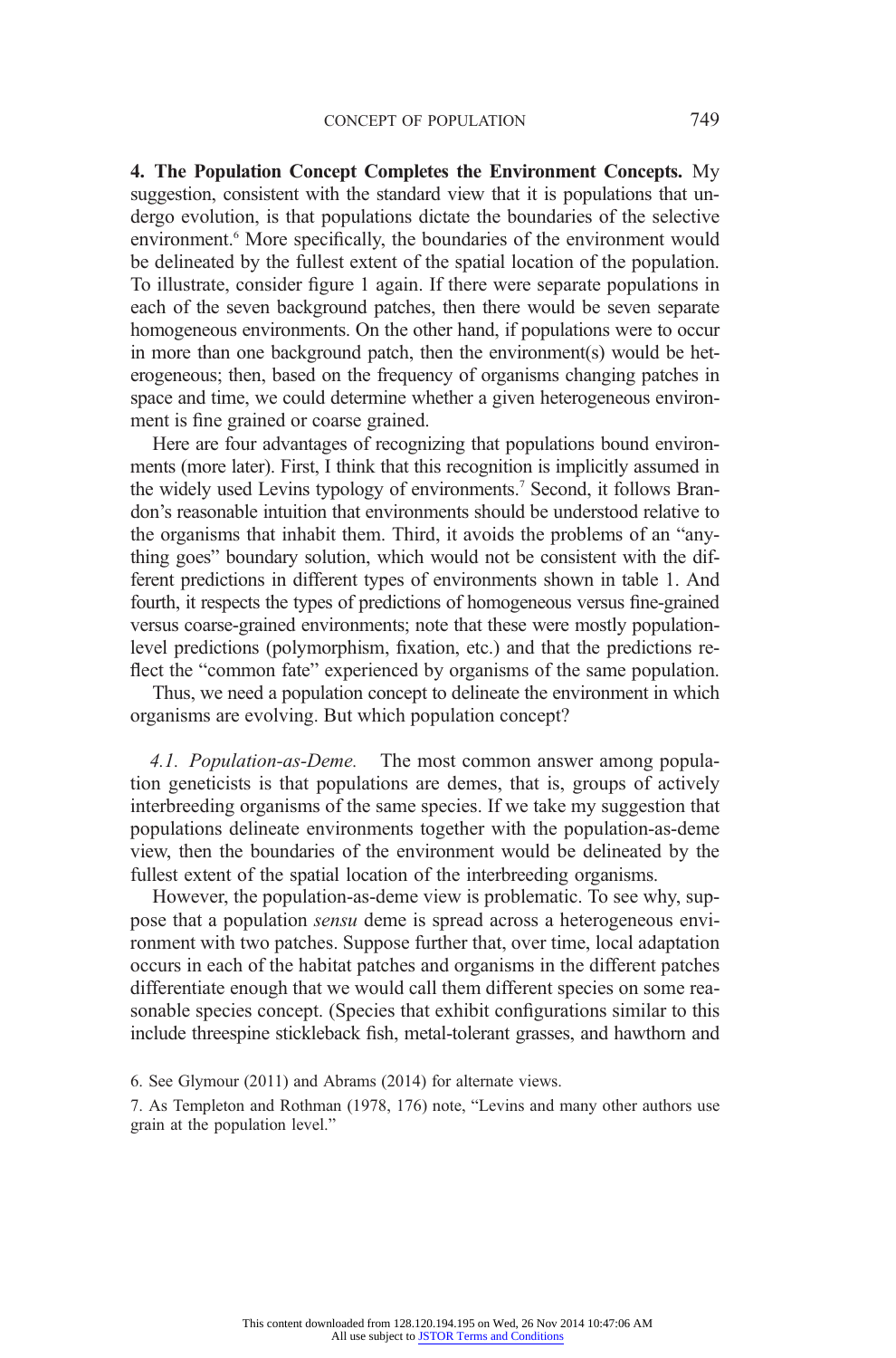apple maggots [Rhagoletis pomonella].) Under this scenario, there could be significant differentiation between organisms, but unless there were a significant change in breeding patterns, there would still only be one population according to the population-as-deme view. Thus, breeding-related differentiation would count (e.g., habitat choice, assortative mating), but non-breedingrelated differentiation would not (e.g., differential adaptation), even though both types of differentiation can lead to speciation.

This seems arbitrary and incomplete. Arguably, one aspect of being a population is as a possible precursor to a new species, yet some precursors are not recognized (while others are). The significant differentiation prior to speciation ought to be recognized conceptually, especially since differential adaptation with linkage can limit gene flow. The failure to do so is a flaw of the population-as-deme view.

4.2. The Causal Interactionist Population Concept. The CIPC is an alternative to the population-as-deme view. Details of the view can be found elsewhere (Millstein 2009b, 2010); here I summarize briefly. The CIPC characterizes populations in ecological and evolutionary contexts as consisting of at least two conspecific organisms that, over the course of a generation, are actually engaged in survival or reproductive interactions, or both.<sup>8</sup> The boundaries of the population are the largest grouping for which the rates of interaction are much higher within the grouping than outside.<sup>9</sup> Both reproductive and survival interactions should be understood broadly; relevant interactions include both unsuccessful and successful matings (interbreeding), offspring rearing, competition for limited resources, and cooperative activities.

Recall the scenario where there was local adaptation within two patches with widespread interbreeding across patches. Now suppose that in addition to reproductive interactions within and between organisms in patches, there were significant survival interaction rates within (but not between) patches. Since the rates of causal interactions within patches are significantly greater than the rates of causal interactions more generally, on the CIPC there are two populations (which may later become two species). Thus, there are two homogeneous evolutionary environments whose boundaries are delineated by the spatial range of the causal interactions of the two populations. Since there are some interactions across the two populations, they form a metapopulation across a heterogeneous environment (probably, but not necessarily, coarse grained, if interactions are a good proxy for the movement of

- 8. The qualification "in ecological and evolutionary contexts" recognizes that other areas of study, such as statistics and biomedicine, may have alternative population concepts.
- 9. Here I draw on Simon (2002).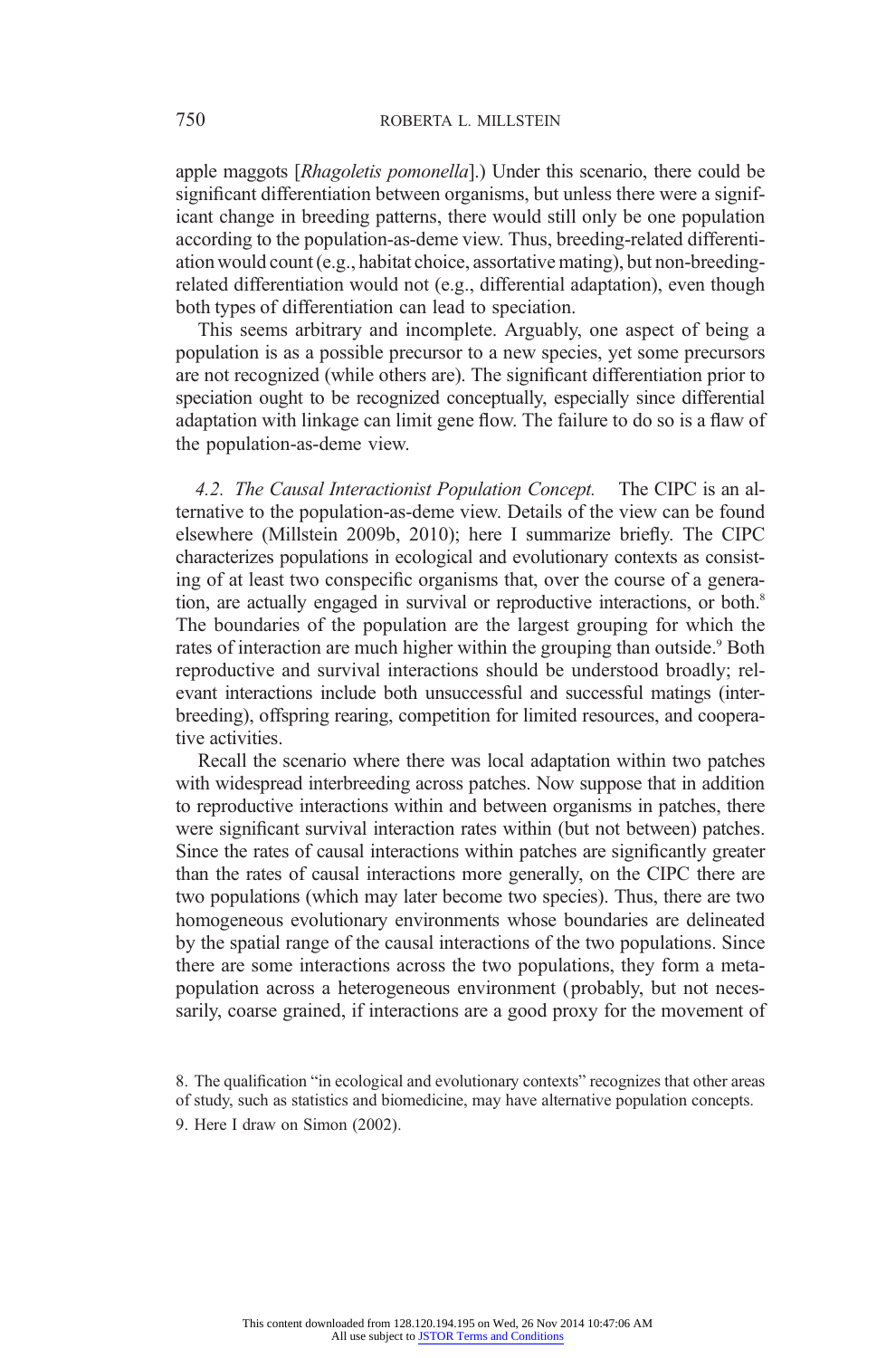organisms through space and time).10 Therefore, the CIPC, unlike the population-as-deme view, preserves the idea that splitting into populations precedes splitting into species. On the other hand, according to the CIPC, if the rates of causal interactions within patches were not significantly greater than the rates of causal interactions more generally, then there would be only one population evolving in a heterogeneous environment (probably, but not necessarily, fine grained—again, it would depend on the movement of organisms through space and time).

Note that using the CIPC (or the population-as-deme view, for that matter) to delineate the boundaries of the selective environment entails that selection can occur across a heterogeneous environment, contra the view of Brandon and others that selection should be understood within homogeneous environments only. Indeed, the authors cited in table 1 suggest that thinking of selection occurring across heterogeneous environments is widespread. But is it legitimate? Recall that in Brandon's view, fine-grained heterogeneous environments are considered homogenous, so it is only the coarse-grained ones that are controversial. Brandon handles the latter type of case by calling selection within a selectively homogeneous environment "simple natural selection," whereas selection in coarse-grained environments is "compound natural selection"—"a process consisting of natural selection within environments and distribution into environments" (1990, 73). For example, suppose that the pollen and seeds of two plant genotypes are randomly distributed across two habitat patches, one where the soil contains heavy metals and one where it does not.<sup>11</sup> On Brandon's view, the distribution forms the first part of the process of compound natural selection. Then suppose that there is selection within each of the environmental patches, with one genotype being favored in the soil that contains heavy metals and the other genotype being favored in the soil that does not contain heavy metals. The selection within these two environments is the second part of the process, according to Brandon. Thus, although Brandon does speak of selection within heterogeneous environments, in truth on his account the selection part of compound natural selection is occurring within homogeneous selective environments; only the distribution occurs across heterogeneous environments.

However, there are reasons to think that selection itself can occur across heterogeneous environments, as using the CIPC as an environment delineator

10. According to the causal interactionist metapopulation concept, metapopulations consist of at least two local populations (as characterized above) of the same species, linked by migration or dispersal, such that organisms occasionally change which population they are a part of; rates of interaction within local populations are much higher than the rates of interaction among local populations (Millstein 2010).

11. This example is modified from one that Brandon describes later in his book, drawn from the work of Antonovics, Bradshaw, and Turner (1971).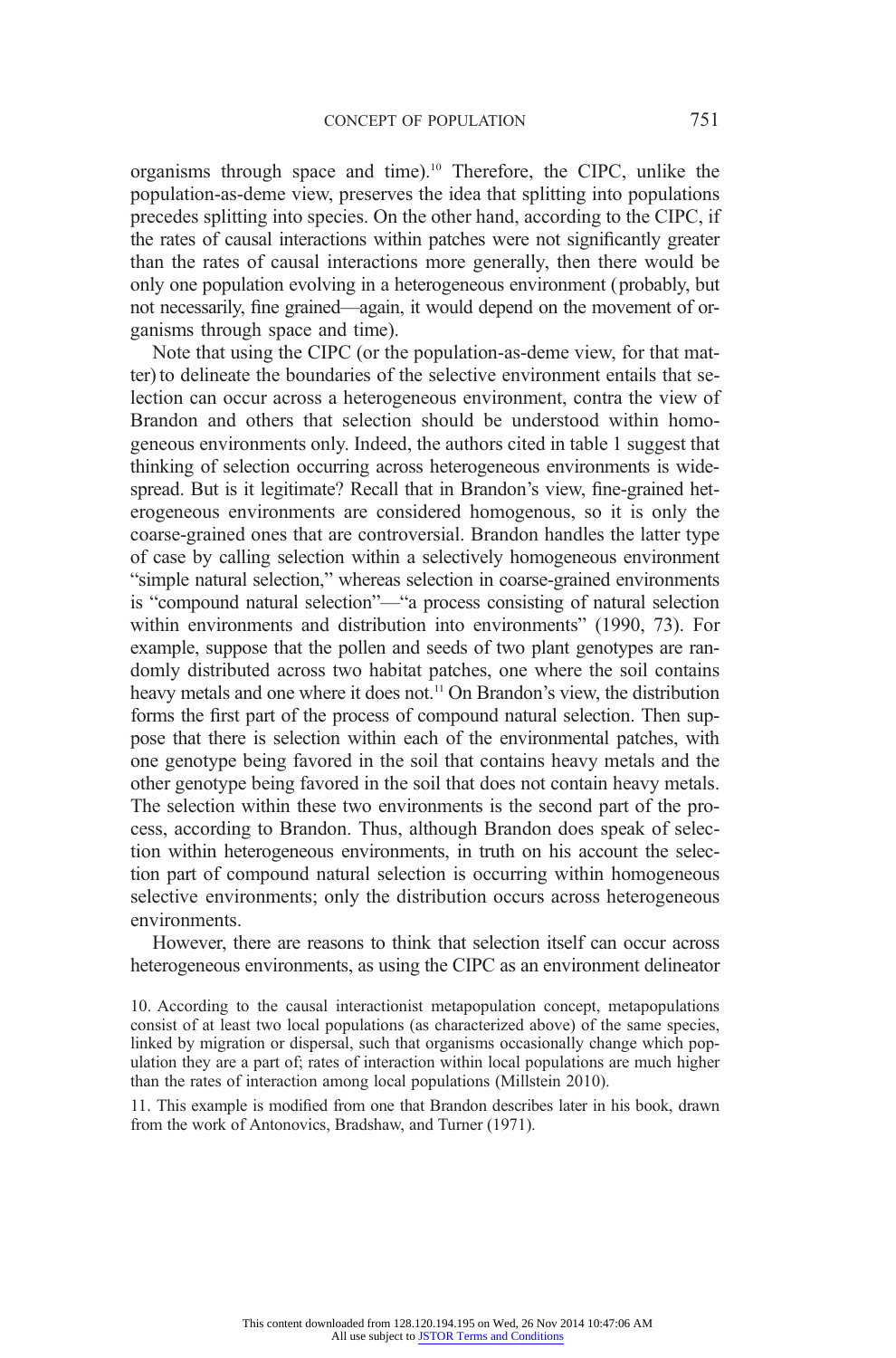would imply. Consider (as Brandon would readily acknowledge) that there are reproductive interactions occurring across the habitat patches. In addition, there are likely to be survival interactions occurring across patches, particularly between plants that are near the borderline between the two patches; for example, the plants on different sides of the patch will probably be competing for water, for nutrients in the soil, for light, and for root space. Even if two plants on different sides of the border are not competing directly, they may be affected by the competition between the plants that are near the border, meaning that because of those near-border competitions there is more or less water available for them, more or fewer nutrients, etc. These sorts of survival interactions—examples of Darwin's "struggle for existence"—are part of the process of natural selection. It thus does not make sense, in situations such as those described here, to say that there are two separate selection processes when in fact all of the organisms in both patches are engaged in a struggle for existence and in reproductive interactions (also part of natural selection) with one another. Of course, it is also possible that there are cases where few or no interactions occur across patches, or where those interactions were very much fewer than the interactions within the patches; in those cases, there would be two separate selection processes going on in two separate environments. These considerations vindicate the CIPC approach to environment delineation.<sup>12</sup>

Furthermore, unlike the population-as-deme view, the CIPC helps us understand debates like the Great Snail Debate. Recall that Cain and Sheppard disagreed with Lamotte over the relevant type of environment for evolutionary processes. Cain and Sheppard thought that each individual patch within the area is its own (homogenous) environment and that these should be studied separately, whereas Lamotte thought that one heterogeneous area as a whole characterizes the environment. If the rates of interactions within patches were much higher than the rates of interactions between patches, then in a sense both camps were right. Cain and Sheppard's view would let us study the dynamics of the populations, while Lamotte's view would let us study the dynamics of the metapopulation. However, if the rates of interactions were more or less consistent across patches, then Lamotte was right: we should study a colony's entire heterogeneous environment.

5. Conclusions. I have argued that we ought to characterize our environment concepts as described in section 3.2 with the CIPC-based delineations specified in section 4.2. When trying to understand the evolution of organisms spread over heterogeneous areas, the CIPC directs us to (1) pay atten-

<sup>12.</sup> Note that similar considerations apply to understanding drift across heterogeneous environments and that the delineation via populations would therefore be the same as for selection.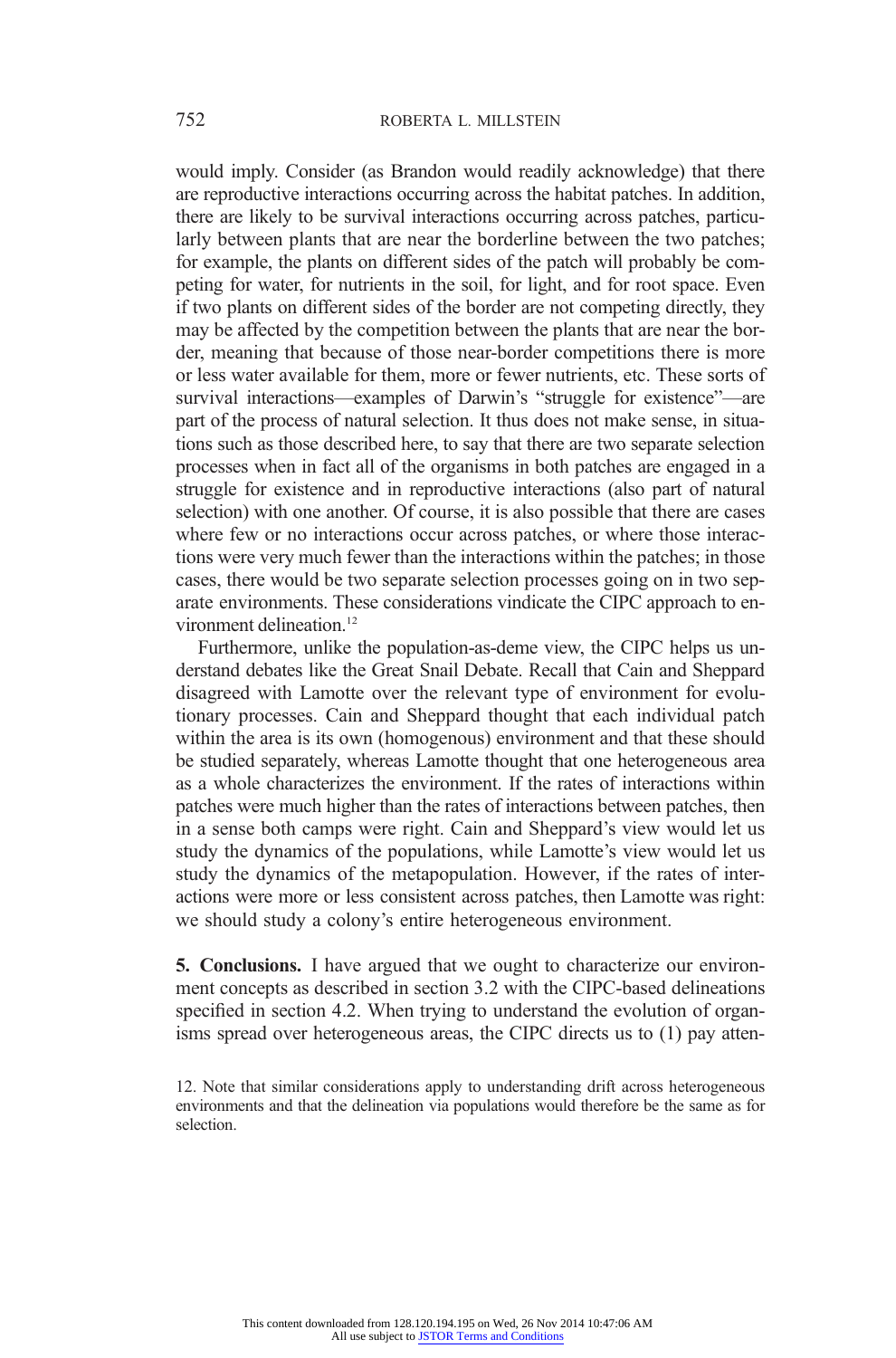tion to the interactions of organisms across the landscape; (2) identify the fullest extent of the densest pockets of survival and reproductive interactions, that is, the populations; and (3) delineate the environments based on the geographic range of the populations. Once that is done, we can determine whether the environments are homogeneous or heterogeneous, and if heterogeneous, whether coarse grained or fine grained (based on the dispersal abilities of the organisms). We can then determine the appropriate models to apply to our study populations.

The case for a population concept in evolutionary and ecological contexts, and the CIPC more specifically, now rests on (1) a demonstration that populations are individuals (Millstein 2009b), (2) an illustration of how the CIPC illuminates a variety of different population structures (continuous populations, metapopulations, patchy populations, etc.) for a variety of species (Millstein 2010),<sup>13</sup> and (3) an argument that the CIPC is required for understanding and deploying concepts of homogeneous and heterogeneous environment (this paper). Furthermore, the discussion above hints at other roles for the CIPC to play. Since selection in heterogeneous environments is thought to be one mechanism through which sympatric speciation can occur, the CIPC may help clarify this somewhat-controversial process by elucidating the separation of populations prior to the separation of species. In addition, since the 1950s many other processes have been proposed to explain the distributions of the Cepaea nemoralis populations, including repeated extinction and recolonization of habitat patches (Cameron and Pannett 1985; Cameron 2001), founder effects (Cameron and Dillon 1984), and rare, longdistance migrations (Davison 2000); a robust population concept like the CIPC would seem to be relevant to each of these phenomena. However, these are topics for another day.

## **REFERENCES**

- Abrams, Marshall. 2014. "Environmental Grain, Organism Fitness, and Type Fitness." In Entangled Life: Organism and Environment in the Biological and Social Sciences, ed. Gillian Barker, Eric Desjardins, and Trevor Pearce, 127–51. Dordrecht: Springer.
- Antonovics, Janis, A. D. Bradshaw, and R. G. Turner. 1971. "Heavy Metal Tolerance in Plants." Advances in Ecological Research 7:1–85.
	- Antonovics, Janis, Norman C. Ellstrand, and Robert N. Brandon. 1988. "Genetic Variation and Environmental Variation: Expectations and Experiments." In Plant Evolutionary Biology, ed. L. D. Gottlieb and S. K. Jain, 275–303. London: Chapman & Hall.
- Banta, Joshua A., Jefferey Dole, Mitchell B. Cruzan, and Massimo Pigliucci. 2007. "Evidence of Local Adaptation to Coarse-Grained Environmental Variation in Arabidopsis Thaliana." Evolution 61:2419–32.

13. The case studies include Linanthus parryae (desert snow, a flowering plant), Pseudomonas (bacteria), Chrysomela aeneicollis (montane willow leaf beetle), Eubalaena australis (Southern Ocean right whale), and Gasterosteus aculeatus (threespine stickleback fish)—in other words, not just land snails.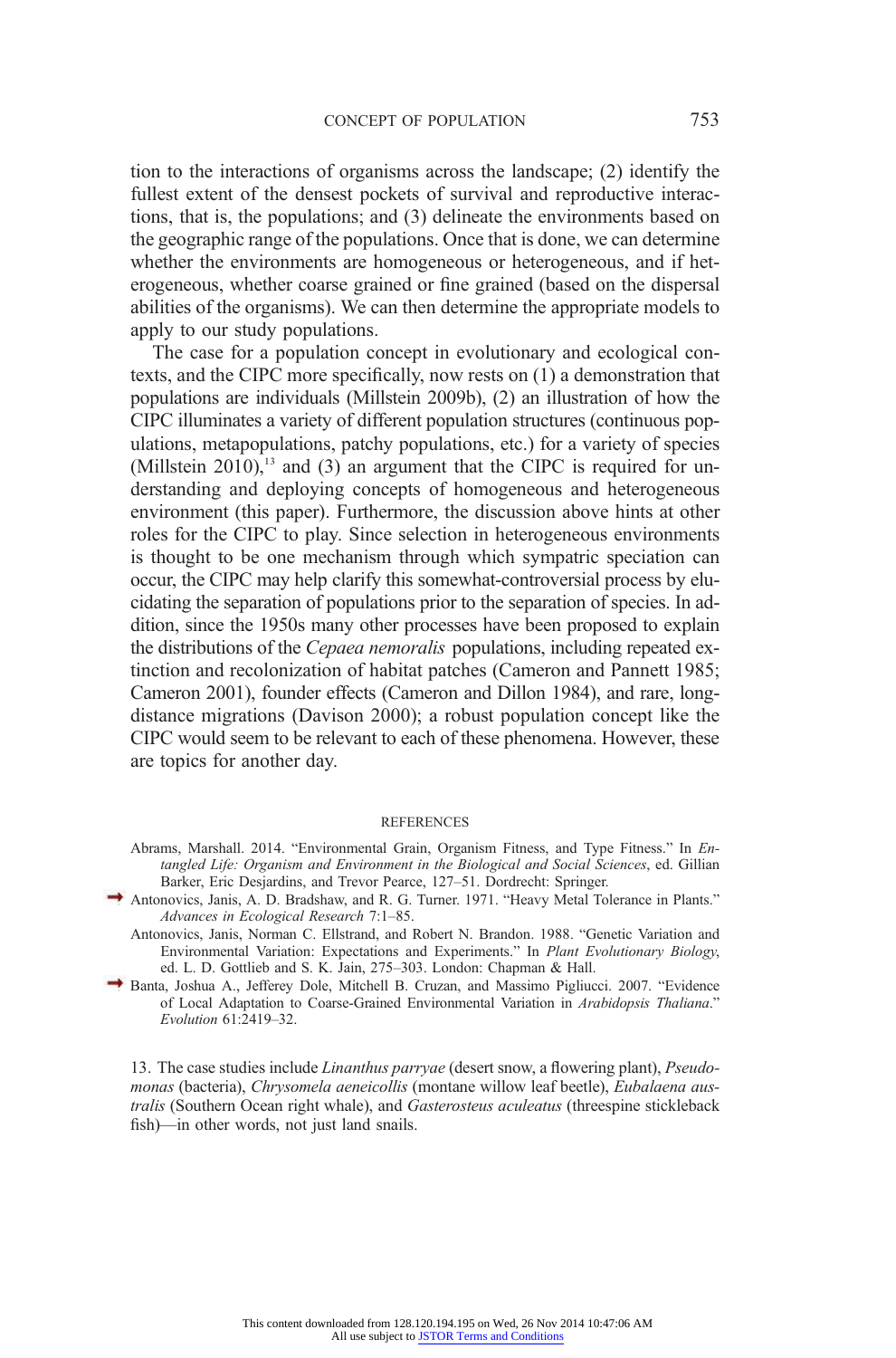- Bouchard, Frédéric. 2011. "Darwinism without Populations: A More Inclusive Understanding of the 'Survival of the Fittest.'" Studies in History and Philosophy of Biological and Biomedical Sciences 42:106–14.
- Brandon, Robert N. 1990. Adaptation and Environment. Princeton, NJ: Princeton University Press. –. 2005. "The Difference between Selection and Drift: A Reply to Millstein." Biology and Philosophy 20:153–70.
- Brown, Joel S., and Noel B. Pavlovic. 1992. "Evolution in Heterogeneous Environments: Effects of Migration on Habitat Specialization." Evolutionary Ecology 6:360–82.
- Cain, Arthur J., and Philip M. Sheppard. 1954. "Natural Selection in Cepaea." Genetics 39:89–116. Cameron, R. A. D. 2001. "Cepaea nemoralis in a Hostile Environment: Continuity, Colonizations
- and Morph-Frequencies over Time." Biological Journal of the Linnean Society 74:255–64. Cameron, R. A. D., and P. J. Dillon. 1984. "Habitat Stability, Population Histories, and Patterns of Variation in Cepaea." Malacologia 25 (2): 271–90.
- Cameron, R. A. D., and D. J. Pannett. 1985. "Interaction between Area Effects and Variation with Habitat in Cepaea." Biological Journal of the Linnean Society 24:365–79.
- Damuth, John. 1985. "Selection among 'Species': A Formulation in Terms of Natural Functional Units." Evolution 39 (5): 1132–46.
	- Davison, Angus. 2000. "An East-West Distribution of Divergent Mitochondrial Haplotypes in British Populations of the Land Snail, Cepaea nemoralis (Pulmonata)." Biological Journal of the Linnean Society 70:697–706.
- Gannett, Lisa. 2003. "Making Populations: Bounding Genes in Space and in Time." Philosophy of Science 70:989–1001.
- Ghiselin, Michael T. 1974. "A Radical Solution to the Species Problem." Systematic Zoology 23:536–44.

-. 1997. Metaphysics and the Origin of Species. Albany, NY: SUNY Press.

- Gildenhuys, Peter. 2009. "A Causal Interpretation of Selection Theory." PhD diss., University of Pittsburgh.
- Gillespie, John. 1974. "Polymorphism in Patchy Environments." American Naturalist 108 (960): 145–51.
- Glymour, Bruce. 2011. "Modeling Environments: Interactive Causation and Adaptations to Environmental Conditions." Philosophy of Science 78:448–71.
	- Godfrey-Smith, Peter. 2009. Darwinian Populations and Natural Selection. Oxford: Oxford University Press.
- $\rightarrow$  Hedrick, Philip W., Michael E. Ginevan, and Evelyn P. Ewing. 1976. "Genetic Polymorphism in Heterogeneous Environments." Annual Review of Ecology and Systematics 7:1–32.
- Hull, David L. 1976. "Are Species Really Individuals?" Systematic Zoology 25:174–91.
- -. 1978. "A Matter of Individuality." Philosophy of Science 45:335-60.
- -. 1980. "Individuality and Selection." Annual Review of Ecology and Systematics 11:311-32.
- Kirkpatrick, Mark, and N. H. Barton. 1997. "Evolution of a Species Range." American Naturalist 150 (1): 1–23.
- Lamotte, Maxime. 1959. "Polymorphism of Natural Populations of Cepaea nemoralis." Cold Spring Harbor Symposia on Quantitative Biology 24:65–84.
- Levene, Howard. 1953. "Genetic Equilibrium When More than One Ecological Niche Is Available." American Naturalist 87 (836): 331–33.
- Levins, Richard. 1963. "Theory of Fitness in a Heterogeneous Environment. II. Developmental Flexibility and Niche Selection." American Naturalist 97 (893): 75–90.
	- -. 1968. Evolution in Changing Environments: Some Theoretical Explorations. Princeton, NJ: Princeton University Press.
- Levins, Richard, and Robert MacArthur. 1966. "The Maintenance of Genetic Polymorphism in a Spatially Heterogeneous Environment: Variations on a Theme by Howard Levene." American Naturalist 100 (916): 585–89.
- Millstein, Roberta L. 2008. "Distinguishing Drift and Selection Empirically: 'The Great Snail Debate' of the 1950s." Journal of the History of Biology 41:339–67.

———. 2009a. "Concepts of Drift and Selection in 'The Great Snail Debate' of the 1950s and Early 1960s." In Descended from Darwin: Insights into the History of Evolutionary Studies,